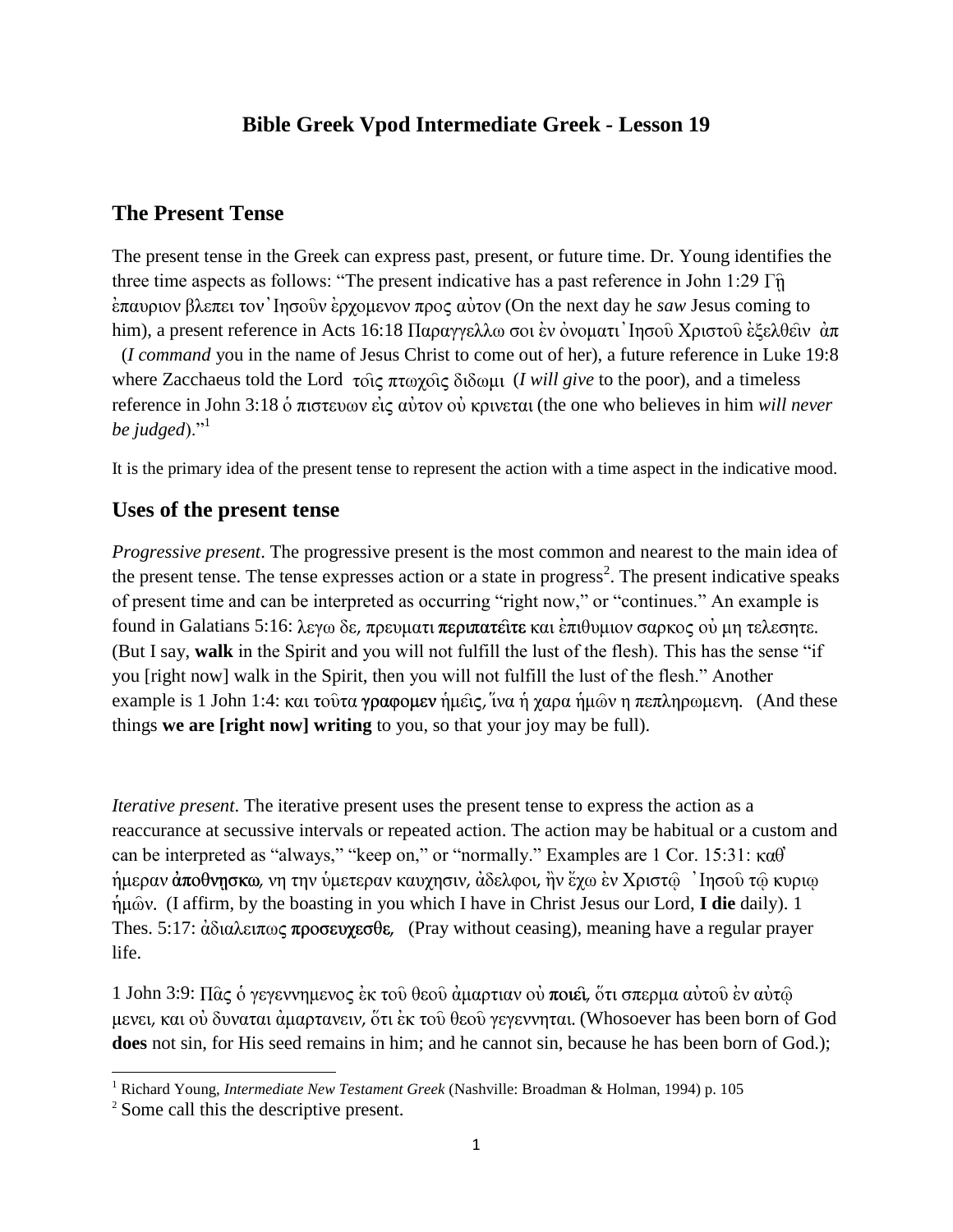means "no one who is born of God habitually sins". This is a habitual present since 1 John 1:8- 10 makes it clear that Christians right now have sin.

## *Special uses of the present*

*Historical present*. The historical present is used when the author wants to present a past event to the reader in a vivid way. The historical present is sometimes refered to as the dramatic present due to its dramatic or vivid effect. Dr. Young says "Since the aorist is the normal tense form in narrative, the historical present is striking and lends prominence to the opening of a scene or to other places where the author wishes to draw the attention of the reader.<sup>3</sup> Dr. Young goes on to illustrate this by saying Mark uses the historical present in Mark 1:40 to highlight the opening of a new scene: Και έρχεται προς αύτον λεπρος (and a leper came to him). Another example is Mark 14:17: Και όψιας γενομενης έρχεται μετα των δωδεκα. (and when it was evening he came with the twelve).

*Futuristic present*. The futuristic present is used when the author wants to present an event that has not yet occurred and the reader is to understand that the event is certain to take place and in fact is in progress. This useage expresses the theological doctrine of the soverignity of God and His soverign control of all. An example is found in Matt. 26:2: οι δατε ότι μετα δυο ήμερας το  $\pi\alpha\sigma\gamma\alpha$  γινεται, και ο υιος του ανθρωπου παραδιδοται είς το σταυρωθηναι. (You know that after two days is the Passover, and the Son of man **will be delivered up** to be crucified). Another example is John 14:3: και έαν πορευθώ και έτοιμασω τοπον ύμιν, παλιν έρχομαι και παραληψομαι υμάς προς εμαυτον, ίνα όπου είμι εγω και υμαίς ητε. (And if I go to prepare a place for you, **I will come** back and receive you to myself; that where I am, you may be also).

*Gnomic present*. The gnomic present is used when the author wants to make a general statement of fact in a timeless fashion. An example is Matt. 7:17:  $\omega \tilde{\tau} \omega \tilde{\tau} \tilde{\alpha} \nu \delta \tilde{\epsilon} \nu \delta \tilde{\alpha} \nu \tilde{\alpha} \nu \tilde{\alpha} \nu \tilde{\alpha} \nu \tilde{\alpha} \nu \tilde{\alpha} \nu \tilde{\alpha} \nu \tilde{\alpha} \nu \tilde{\alpha} \nu \tilde{\alpha} \nu \tilde{\alpha} \nu \tilde{\alpha} \nu \tilde{\alpha} \nu \tilde{\alpha} \nu \tilde{\alpha} \nu \tilde{\alpha} \$ το δε σαπρον Δενδρον καρπους πονηρους ποιει. (Even so, every good tree **bears** good fruit, but a bad tree **bears** bad fruit). Another example is found in John 3:8: την φωνην αύτου άκουεις, άλλ' ούκ οιδας ποθεν έργεται και που ύπαγει Ούτως έστιν πας ο  $\gamma$  eyevvnuevos  $\dot{\epsilon}$  k  $\tau$  to  $\dot{\upsilon}$   $\pi$  vevu $\alpha$  to  $\epsilon$ . (The wind **blows** where it wishes, and you hear the sound of it, but cannot tell where **it comes** from where **it goes**. So is everyone who is born of the Spirit).

*Tendential present*. The tendential present is used when the author wishes to show the action that is proposed or attempted, though it is not actually taking place. An example is John 10:32: άπεκριθη αύτοις ο 'Ιησούς πολλα έργα καλα έδειξα υμιν εκ του πατρος δια ποιον αυτών έργον  $\epsilon$ us  $\lambda t \theta \alpha \zeta$  (Jesus answered them, "Many good works I have shown you from My Father. For which of those works do **you stone** me?"). Another example is found in Gal. 5:4: κατηργηθητε

 $\overline{\phantom{a}}$ <sup>3</sup> Richard Young, *Intermediate New Testament Greek* (Nashville: Broadman & Holman Publishers, 1994), 110